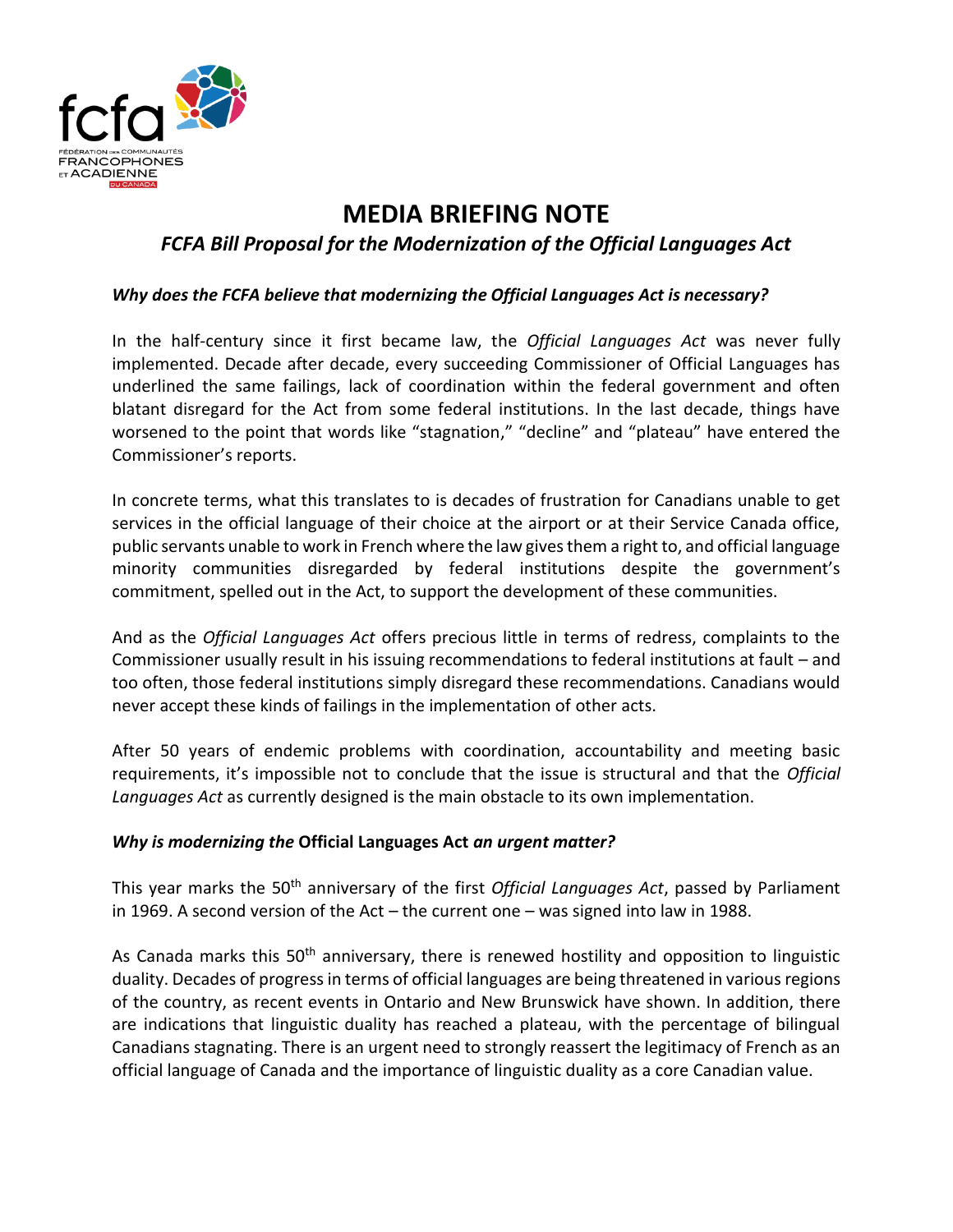There is also a strong need to give linguistic duality new momentum. This is especially true in a context where French is set to become the second or third most spoken language worldwide, with some 715 million speakers by 2050. In other words, acting now to strengthen French as one of Canada's two official languages is in our country's economic interest. *How was this bill proposal prepared?*

## In the fall of 2017, the FCFA launched a vast consultation process with its 18 member organizations, as well as several other Francophone organizations across the country. This led us to identify the four overarching areas where changes to the *Official Languages Act* were needed. The next step was to consign all this in a brief that was presented to the Senate Committee on Official Languages in the spring of 2018. Afterwards, the FCFA hired a team of legal experts to review the *Official Languages Act* line by line and prepare a bill proposal taking into account the changes we wanted to see.

This process also included consultation with government policy experts to assess and validate the feasibility of some changes: for example, broadening the role of the Treasury Board in terms of governance and supervision.

Of course, all this requires resources, and we are proud to say that this bill proposal is the result of a vast joint effort by several Francophone organizations that contributed to a fund to make it a reality. Thanks to the commitment of these organizations, we are able to offer a complete and thorough proposal which gives the government everything it needs to carry out the modernization of the *Official Languages Act*.

### *What are the FCFA's expectations on how this bill will be received by Parliament?*

The FCFA has been talking to members of Parliament and senators about this bill proposal for months now. Several of them have told us that they were looking forward to having this document because it would provide them with more content and arguments to carry the modernization project forward.

We are pleased to say that all three major parties have committed in some way, shape or form to modernizing the *Official Languages Act*. The Prime Minister reiterated his commitment in that regard during our meeting with him on February 15, and Conservative Official Languages critic Alupa Clarke reiterated his party's commitment on Twitter a few weeks back. We also obtained a similar commitment in meetings with NDP leader Jagmeet Singh and NDP Official Languages critic François Choquette.

This document is complete and thorough enough to be introduced, as is, as a government bill in the House. We would be very pleased with that outcome. Barring that we expect this bill proposal, which represents the first concrete expression of what a modernized Act should look like, to be used in parliamentary debate on the issue, in Minister Joly's consultations in the coming months, and of course in the party platforms. We would expect the parties to commit to introduce this bill in the first year of the next Parliament.